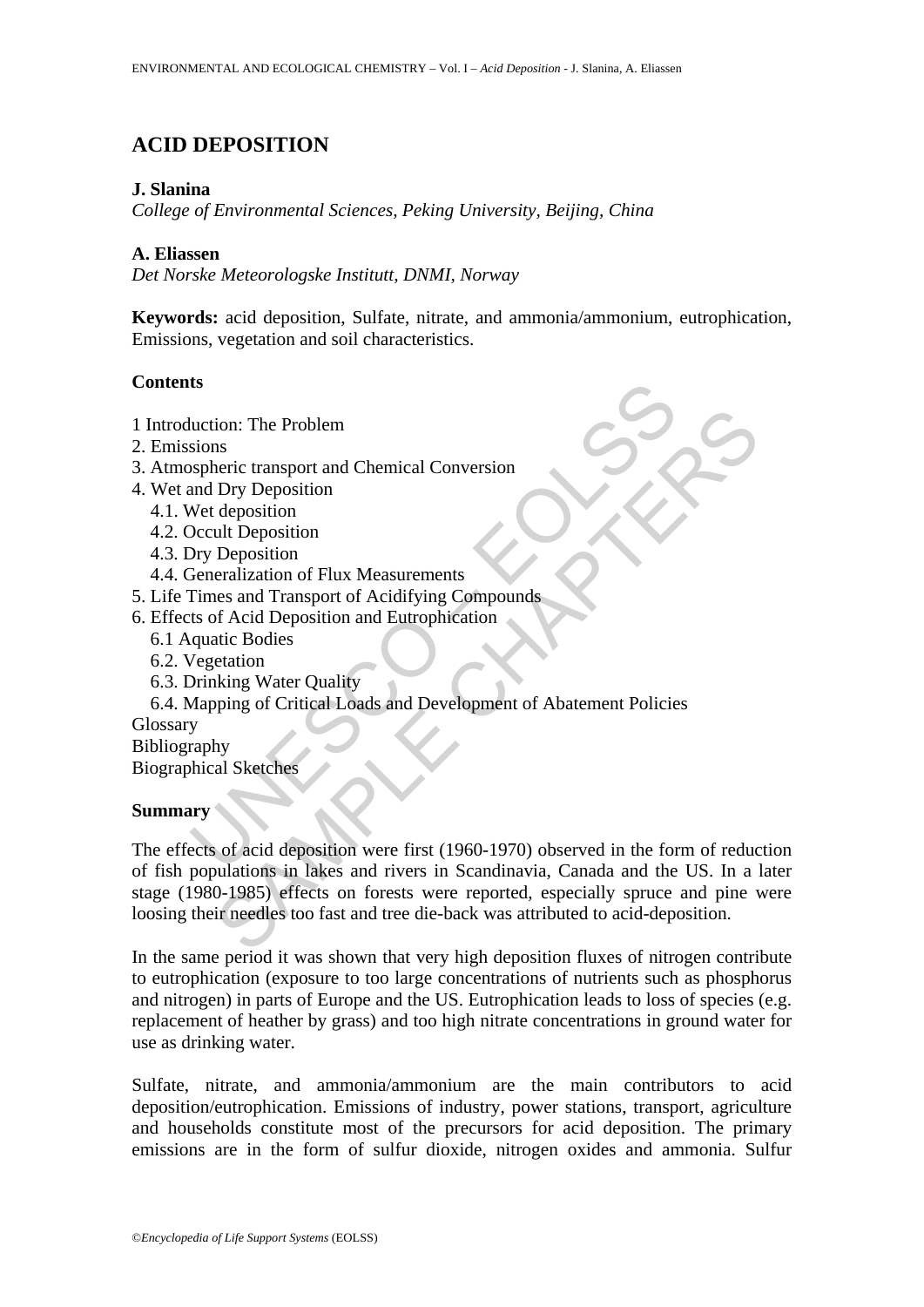dioxide and nitrogen oxides are converted in the atmosphere to sulfuric and nitric acid. Part of these acids is neutralized by, mainly, ammonia and base cations like calcium and magnesium.

Both wet as well as dry deposition contributes to acid deposition in varying degree dependent on meteorological conditions and location.

Conversion of ammonia, ammonium and nitrate in soil and groundwater must be taken into account to derive correct acid deposition fluxes.

The effects of acid deposition on vegetation can be direct, at high fluxes or exposure levels. But the main impact is indirect by way of aluminum ions, liberated by soil interactions or causing uptake of too large amounts of nitrogen by the root system.

Based on the observed effects, vegetation and soil characteristics, critical loads can be defined. If these critical loads are exceeded, effects can be expected, dependent on the degree and period of exceedance.

Modeling of emission/exposure/effects relations provide an effective tool for the development of abatement measures.

#### **1. Introduction: The Problem**

But the main impact is munect by way of aluminum lons, moions or causing uptake of too large amounts of nitrogen by the room the observed effects, vegetation and soil characteristics, critical I. If these critical loads ar The first signs of the effects of acid deposition were encountered when losses of fish populations in Canadian, Scandinavian and US lakes were reported in the early sixties. The common explanation in all cases was that the water in the lakes was acidified to a point where fish eggs no longer can produce young specimen. The cause of this acidification was acid deposition; precipitation had introduced so much acid in the lakes that its pH had sunk below the critical limit for egg hatching.

From the observed effects, vegetation and soil characteristies, critical loads can<br>these critical loads are exceeded, effects can be expected, dependent on<br>period of exceedance.<br>of emission/exposure/effects relations provi In the middle eighties reports came in from specifically Canada, the US and Germany that unusual damage was observed in forests. Trees would have less foliage or needles as normally encountered and this damage even progressed to the point that trees would die, a phenomenon which happened for instance in the border area of former East-Germany, Poland and former Czechoslovakia. In the case of tree-dieback the cause/effect relation was much more complicated than in the case of loss of fish in lakes. In fact, much later it was established that not only acid deposition but also increased oxidant concentrations (species as ozone, Peroxy-Acetyl Nitrate, PAN, hydrogen peroxide) contributed to tree damage.

A third type of effect of acid deposition was reported in the mid-eighties; the same deposition processes which were responsible for too high loads (load is a time integrated flux) of acid compounds also were the cause of too high nutrient concentrations in soil and groundwater. Nitrate and ammonium are beneficial, even essential, for development in vegetation but in too high concentration these species lead to the loss of diversity especially in oligotrophic (= adapted to low nutrient availability) ecosystems. Heather fields were rapidly disappearing, as result of eutrophication. Too high nitrate concentrations in groundwater were measured in the same areas, making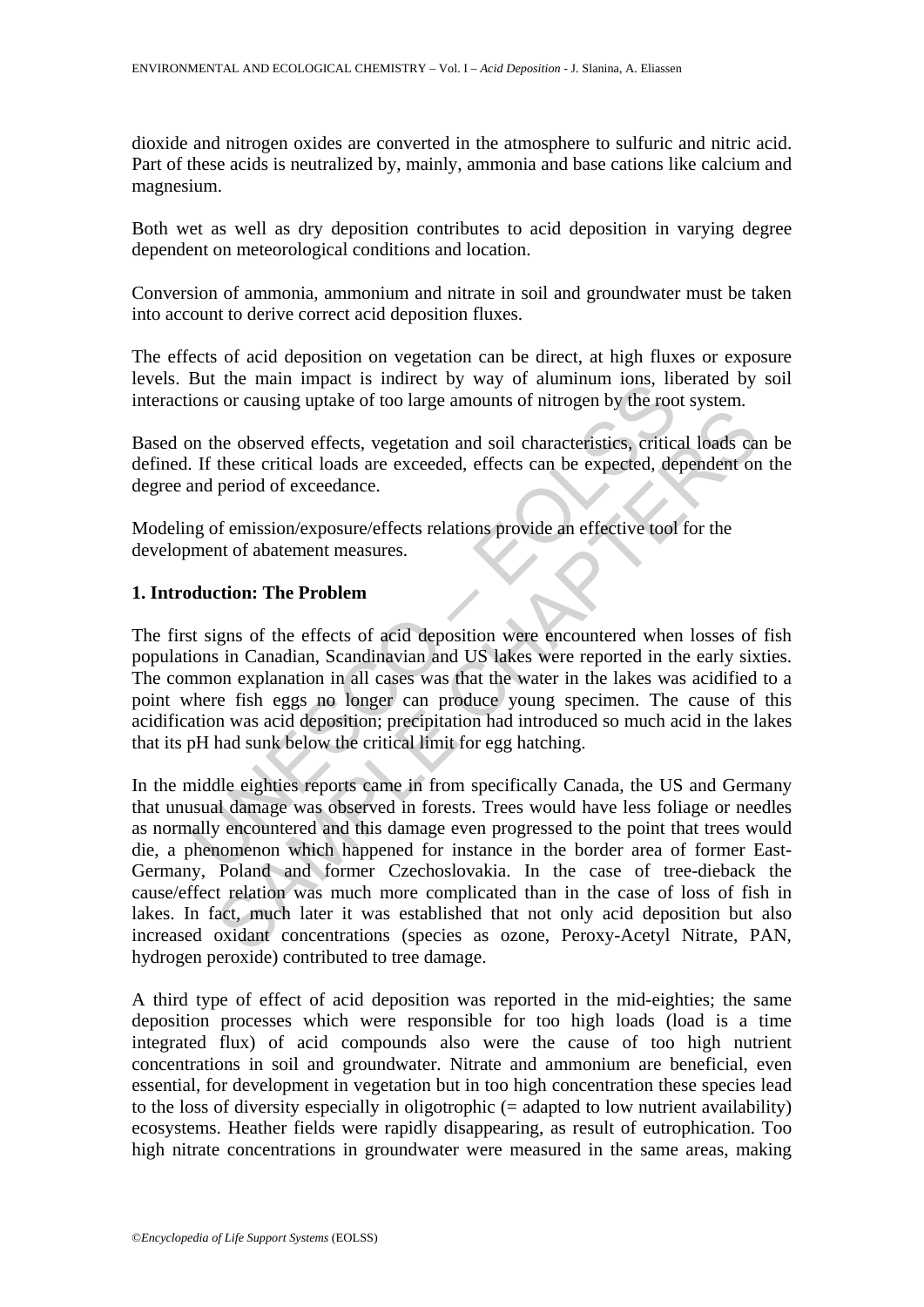this water unfit for human consumption. This problem was mainly encountered in The Netherlands, Belgium, and parts of Germany, Denmark and Southern Sweden.

The common factor on all these cases is that pollutants, or their precursors (substances which are converted in the atmosphere to acidifying or eutrophication causing compounds) are emitted transported in the atmosphere and deposited either by way of precipitation (wet deposition) or in dry form (dry deposition). In some cases acid deposition takes place at distances of 1000 km or more from the place were the responsible emissions have taken place.

metal in the annonional Ammonia may actes (converted to munical<br>eric transport) and ammonia. Ammonia may act as a base in the straige intric and sulfuric acid, but in soil or groundwater ammon<br>converted by microorganisms The most important acid forming species are sulfur dioxide (which is partially converted to sulfuric acid in the atmosphere), nitrogen oxides (converted to nitric acid during atmospheric transport) and ammonia. Ammonia may act as a base in the atmosphere, neutralizing nitric and sulfuric acid, but in soil or groundwater ammonia is to a large extent converted by microorganisms to nitric acid, producing additional acid in the process.

The cycles of the most important species in acid deposition and eutrophication are given in Figures 1 to 3.

The sources for SO<sub>x</sub> (sum of SO<sub>2</sub> and sulfates), NO<sub>x</sub> (NO plus NO<sub>2</sub>) and NH<sub>x</sub> ( $NH<sub>3</sub>$  and  $NH<sub>4</sub>$ ) are both natural as well as anthropogenic.

The sulfur compounds are converted eventually to sulfuric acid,  $NO<sub>x</sub>$  to nitric acid and ammonia reacts with acids to form ammonium salts.

Precursors (SO<sub>2</sub>, NO<sub>x</sub> and ammonia) and products (sulfuric acid, nitric acid and ammonium) can be transported over large distances (up to 1500 km) dependent on meteorological conditions, speed of conversion, and removal by deposition processes.

g nitric and sulfuric acid, but in soil or groundwater ammonia is to a 1<br>verted by microorganisms to nitric acid, producing additional acid in<br>verted by microorganisms to nitric acid, producing additional acid in<br>of the m To quantify the impact of emissions on the effects caused by acid deposition and eutrophication the whole chain of emissions, transport, atmospheric conversion, dry and wet deposition and the effects caused by the total deposition loads, including the role of ground water and soils must be understood.

Wet and dry deposition are not only the processes by which pollutants are transported to the earth surface and exposing humans and ecosystems to acid deposition and eutrophication, but deposition processes also play an essential role in cleansing of the atmosphere.

If removal by wet and dry deposition would not take place, the earth's atmosphere would be unsuitable to sustain life in a relatively short period, in the order of a few months.

Adequate knowledge of the deposition processes is essential for developing environmental policy: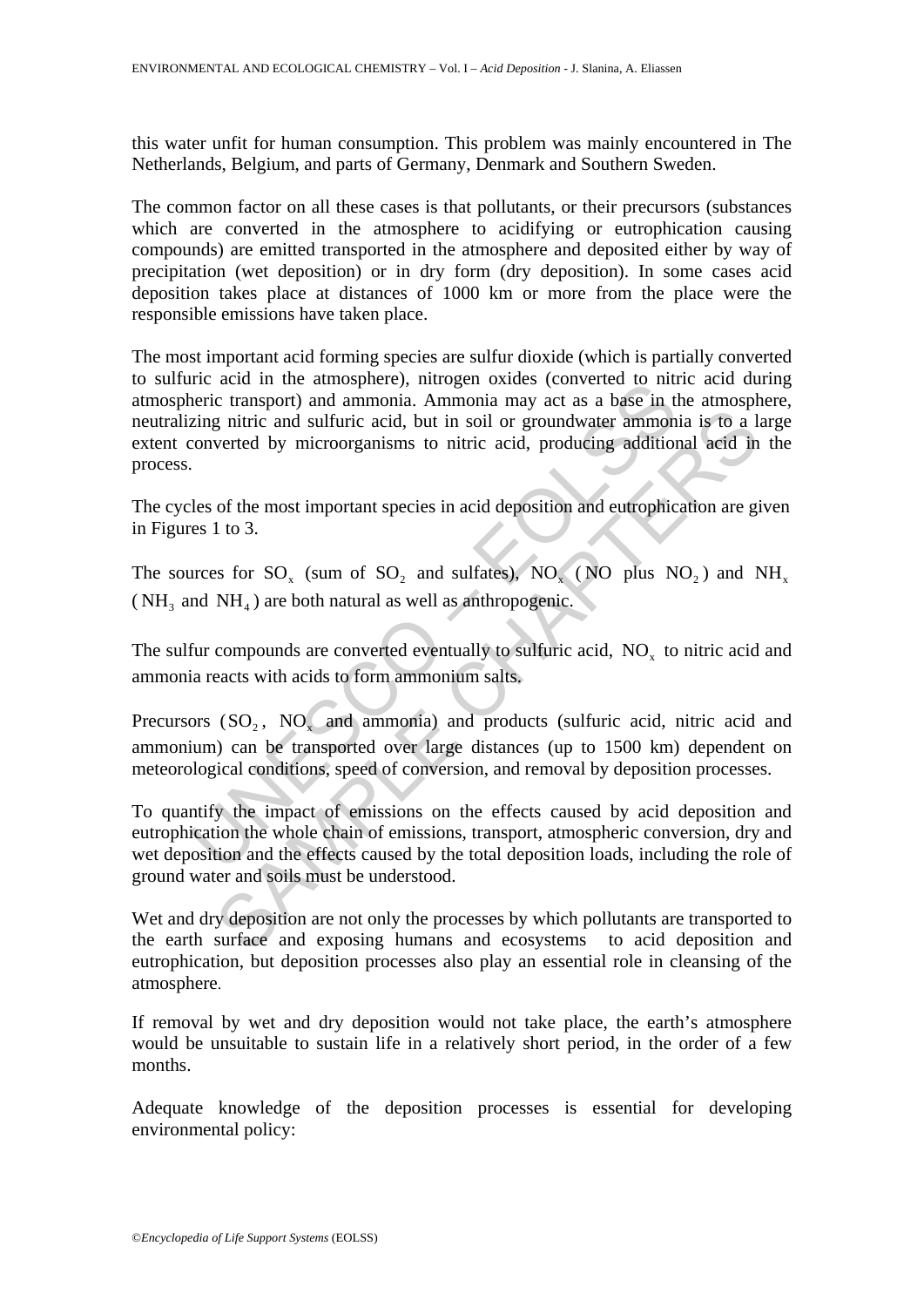- Avoiding transgression of the maximal sustainable deposition load for acid deposition and eutrophication (exceedance of critical loads) is a guiding principle in the development of environmental policy in e.g. Europe.
- Emitter-receptor relations can only be derived based on sufficiently accurate descriptions of emissions, transport and deposition. These emitter-receptor relations are the basis of the sulfur and nitrogen protocols (under the guidance of UN-EMEP), which play an essential role in emission abatement policies in Europe.
- In order to derive good descriptions of other environmental problems like oxidant formation it is necessary to quantify losses of chemical constituents by deposition processes.



Figure 1: Emission-effect relations: central issue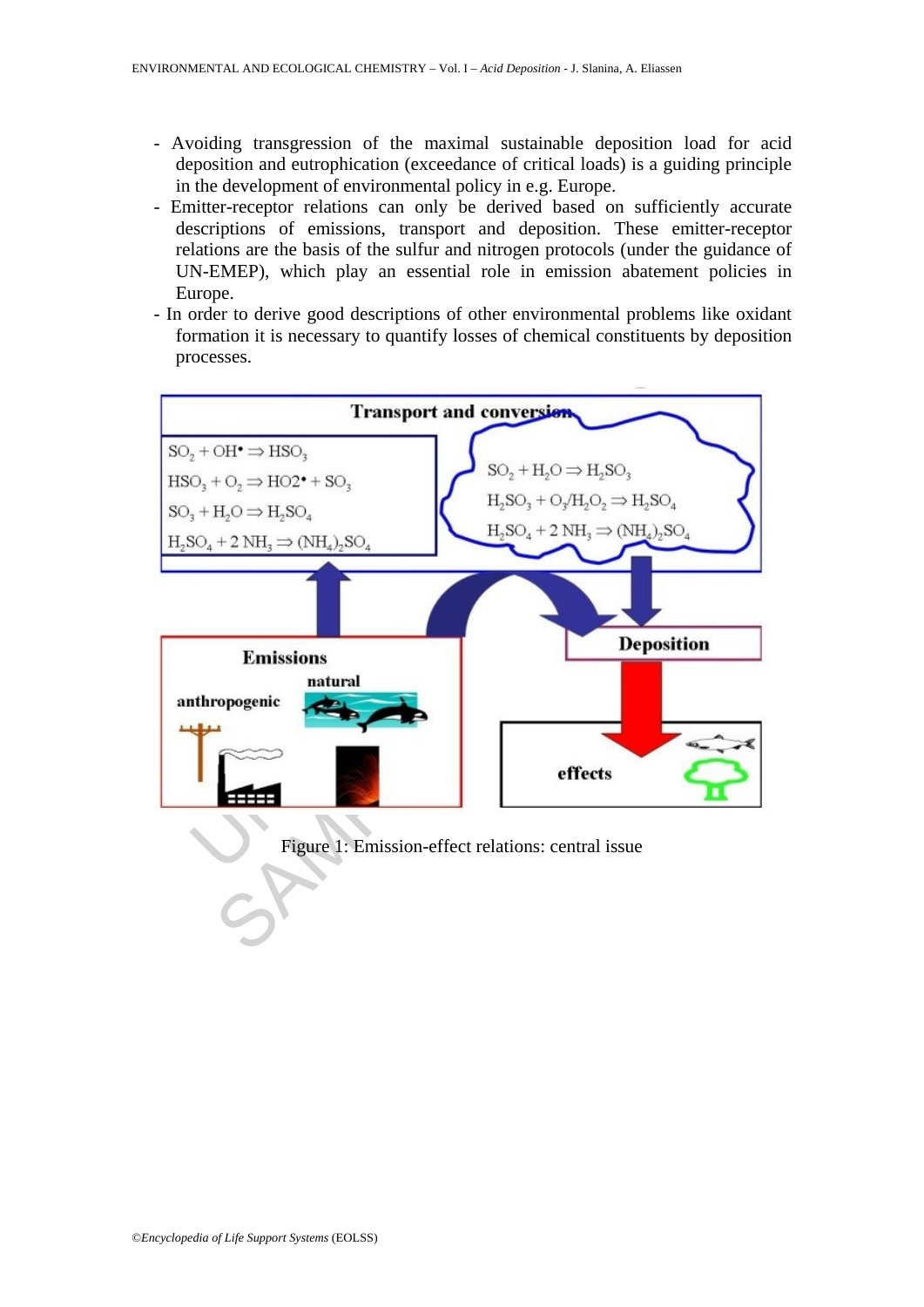

Figure 3: Conversion of  $NH<sub>x</sub>$ 

The term "adequate knowledge of deposition processes" needs defining. The uncertainties in the estimates of emissions, in description of transport and of deposition processes, contribute to the over-all uncertainty in source-receptor relations. Some of these uncertainties, especially in dry deposition fluxes, were until recently very large, often in the order of 100 to 250 %. Under conditions of large exceedance of critical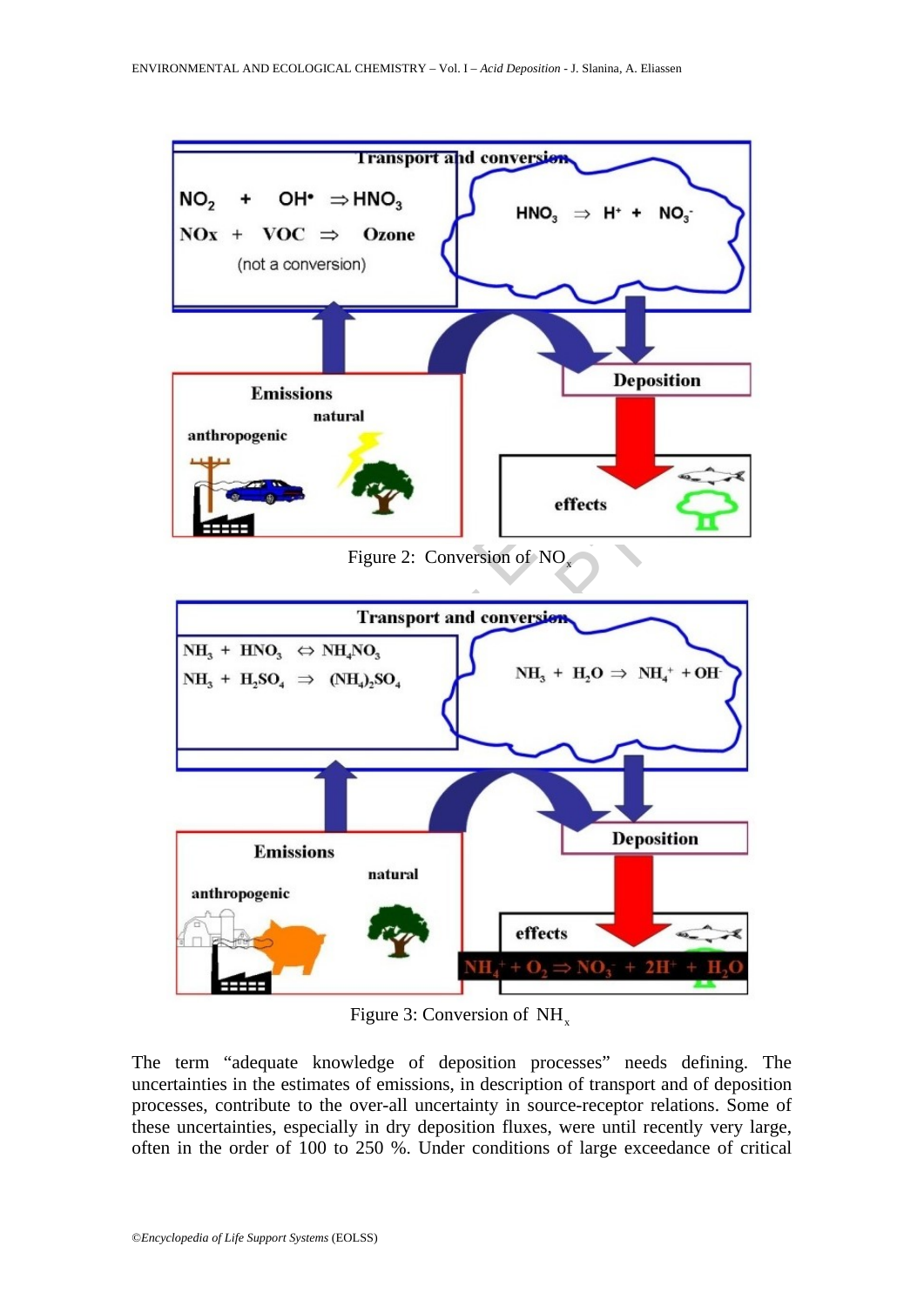loads, these uncertainties are not a problem regarding environmental policy. But as abatement measures are implemented and the costs of environmental measures increase exponentially, these uncertainties must be reduced in order to develop cost-effective environmental policy.

#### **2. Emissions**

A recent compilation of estimates of global sulfur emissions, by different authors can be found in Table 3 of the Chapter on sulfur. According to these estimates anthropogenic contributions are in the order of 75% of the total S emissions. Most authors agree that anthropogenic emissions exceeded the natural emissions as early as 1950.

Important natural sources are volcanoes and DMS (dimethylsulfide,  $(CH_4)$ , S) emissions from the oceans. Fossil fuel use in industry, fuel production in refineries and electricity generation are the main activities responsible for the anthropogenic emissions.

According to EMEP studies, the maximum of sulfur emissions in Western Europe occurred in the period 1975 to 1980, at a level of 40 million tons of  $SO_2$ . The emissions have gone down since and are currently at a level of about 30 million tons of SO<sub>2</sub>.

nt natural sources are volcanoes and DMS (dimethylsulf)<br>ms from the oceans. Fossil fuel use in industry, fuel production in<br>tity generation are the main activities responsible for the<br>ms.<br>mig to EMEP studies, the maximum matural solutions are vicentured with the same contact and the method of the method of the method of the method of SC<sub>2</sub>. The emission are the main activities responsible for the anthropog to EMEP studies, the maximum of  $NO<sub>x</sub>$  emissions were estimated on a global scale to be about equally divided between anthropogenic and biogenic sources according to former publications. Recent compilations (see emission tables in *Oxidized and Reduced Nitrogen in the* Oxidized and Reduced Nitrogen in the *Atmosphere*) argue that anthropogenic contributions are already much higher than the natural emissions. And it must be kept in mind that though biomass burning can occur due to natural causes, most of these emissions are tied in with agricultural activities in South-America and Africa.

In Western Europe and the North America traffic is the main source for  $NO<sub>x</sub>$ , contributing 50% or more of the total NO<sub>v</sub> emissions in these parts of the world.

Ammonia should be mentioned in the same cadre as sulfur and oxidized nitrogen compounds. Ammonia is a base but this compound is in most cases rapidly converted to nitrate in the soil due to the activities of microorganisms. So ammonia contributes to acid deposition, in fact one molecule of  $H^+$  is produced in the soil for each molecule of ammonia, which is converted to nitrate.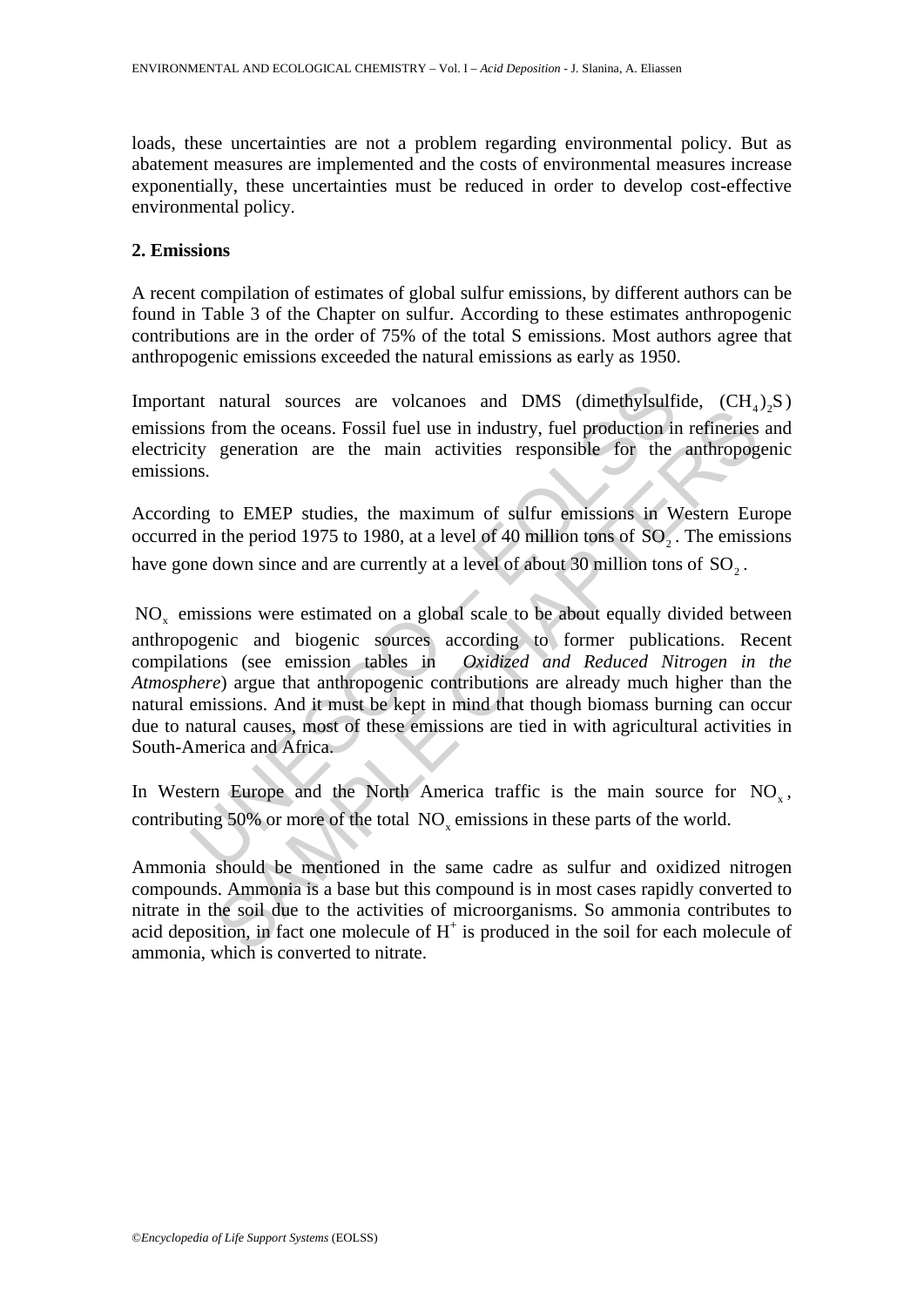

Figure 4: S and N emissions in Europe plus produced acid according EMEP

The main sources of ammonia are cattle manure and fertilizer.

The global emissions of ammonia are very uncertain. The European emissions are estimated to be around 6000 kiloton per year. In some parts of Europe, e.g. Denmark but especially The Netherlands, the ammonia emissions are very high (about 215 kt of ammonia for The Netherlands) and the contribution to acid deposition of ammonia in The Netherlands is nearly 50 %).

An overview of European emissions for  $SO_{v}$ ,  $NO_{v}$ , and  $NH_{v}$ , both expressed in

kiloton and in million moles  $H^+$  equivalent is given in Figure 4. In terms of emitted moles or  $H^+$  equivalents, sulfur is still the dominating species, but expressed as moles, the contribution of  $NH$ , already outweighs the  $NO<sub>z</sub>$  emission.

The future global development of  $SO_x$ ,  $NO_x$ , and  $NH_x$  emissions will be dominated, if emission patterns do not change, by the emissions of developing countries and especially of East Asia. It is a reasonable assumption that Chinese  $NO<sub>x</sub>$  emissions will equal the American emissions within 20 to 25 years if the fast economic development of China goes on at the present rate.

# **3. Atmospheric Transport and Chemical Conversion**

Most of sulfur dioxide is emitted through the stacks of industries, refineries and power plants.  $SO<sub>2</sub>$  in the emission plumes is diluted by turbulent diffusion. High surface concentrations of sulfur dioxide in the vicinity of large sources constitute a health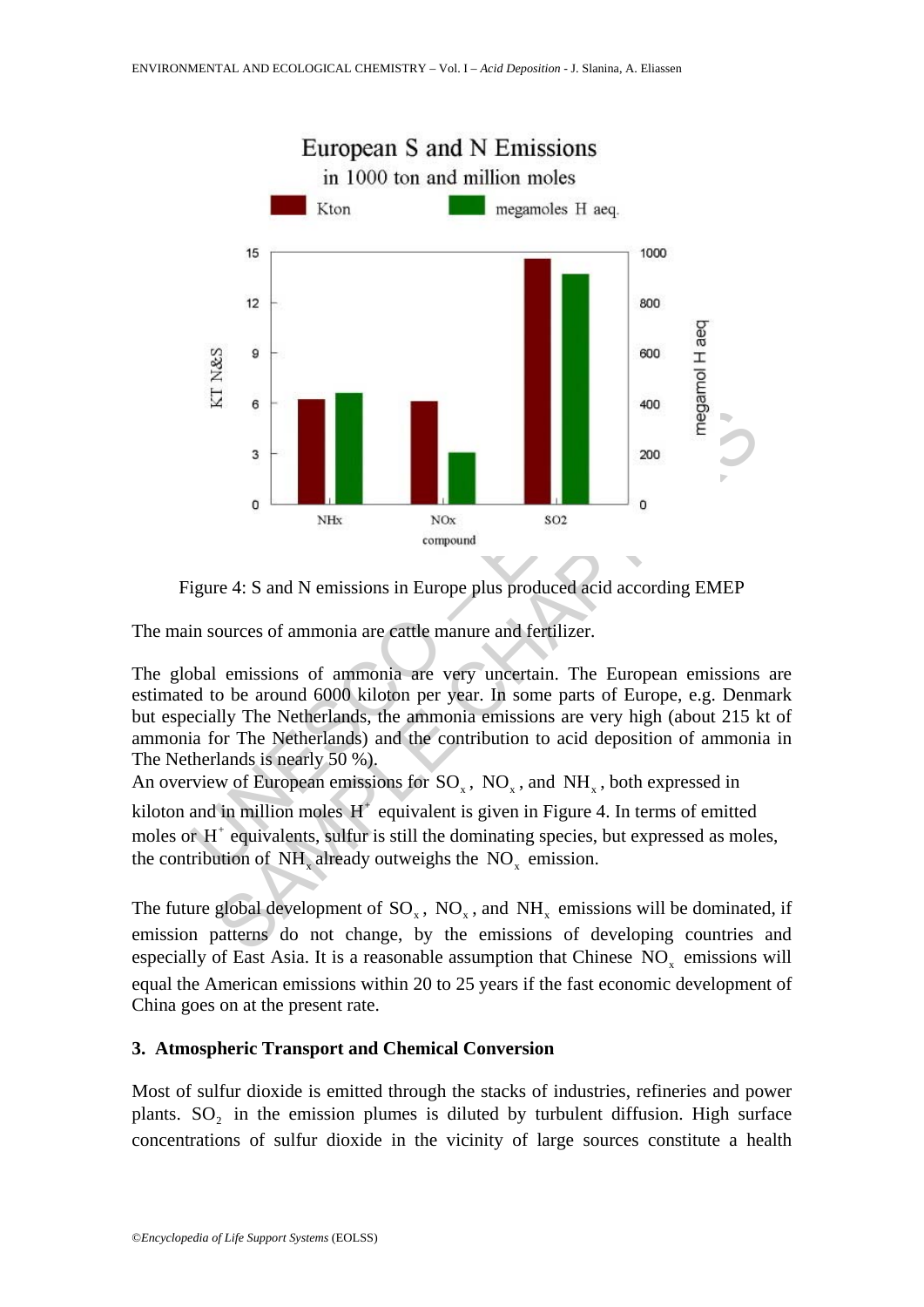problem and this situation is e.g. encountered in cities of developing countries, especially where coal is used as fuel.

Sulfur dioxide is converted both in the gas phase in the atmosphere as well as in dissolved state in mainly cloud and fog droplets.

An over view of the most important processes is given in *Sulfur Dioxide and Sulfur Cycles*

The most important reactions are given below:

The gas phase conversion starts with reaction with the OH-radical followed by formation of a HO<sub>2</sub> radical

$$
SO_2 + OH \Rightarrow HOSO_3 + O_2 \Rightarrow HO_2 \cdot + SO_3
$$

 $SO_3+H_2O \Rightarrow H_2SO_4$ 

.

The speed of gas phase conversion can vary from a few tenths of percent to a 10 percent per hour, depending on OH-radical concentrations and other factors.

on of a HO<sub>2</sub> radical<br>  $H \Rightarrow HOSO_3 + O_2 \Rightarrow HO_2 \cdot + SO_3$ <br>  $_2O \Rightarrow H_2SO_4$ <br>
ed of gas phase conversion can vary from a few tenths of percent<br>
r, depending on OH-radical concentrations and other factors.<br>
Illy critical point is the i  $\Rightarrow$  HOSO<sub>3</sub> + O<sub>2</sub>  $\Rightarrow$  HO<sub>2</sub> + SO<sub>3</sub><br>  $\Rightarrow$  H<sub>2</sub>SO<sub>4</sub><br>
of gas phase conversion can vary from a few tenths of percent to a 10 per<br>
epending on OH-radical concentrations and other factors.<br>
critical point is the initial an The really critical point is the initial and rate determining reaction of  $SO_2$  with OHradicals. As will be shown later, the conversion of  $NO<sub>2</sub>$  also starts with a reaction with the OH-radical, so sulfur and nitrogen compounds compete with each other leading to non-linear behavior of conversion as function of the concentrations of sulfur dioxide and nitrogen oxide compounds.

The conversion in the water phase starts with uptake of  $SO<sub>2</sub>$  in droplets and the

formation of sulfurous acid.<br>  $SO_2 \Leftrightarrow SO_{2(aq)} + H_2O \Leftrightarrow H_2SO_3 \Leftrightarrow H^+ + HSO_3$ 

So, SO, uptake is dependent on the next equilibria. If the  $H^+$ , formed by dissociation of sulfurous acid is taken away, e.g. by reaction with ammonia or carbonates, more sulfur dioxide is dissolved. If on the other hand high  $H<sup>+</sup>$  concentrations are present, e.g. by uptake of nitric or hydrochloric acid or the formation of sulfuric acid, the uptake of SO<sub>2</sub> is inhibited.

Next  $H_2SO_3$  is oxidized:

$$
H_2SO_3+O_3/H_2O_2/O_2\Rightarrow H_2SO_4\Rightarrow {2H}^+ + SO_4{}^{2-}
$$

Oxidation by oxygen is only possible when suitable catalysts such as Fe (III) or MN(II) species are present. The reaction with ozone is fast at low  $H<sup>+</sup>$  concentrations but slow in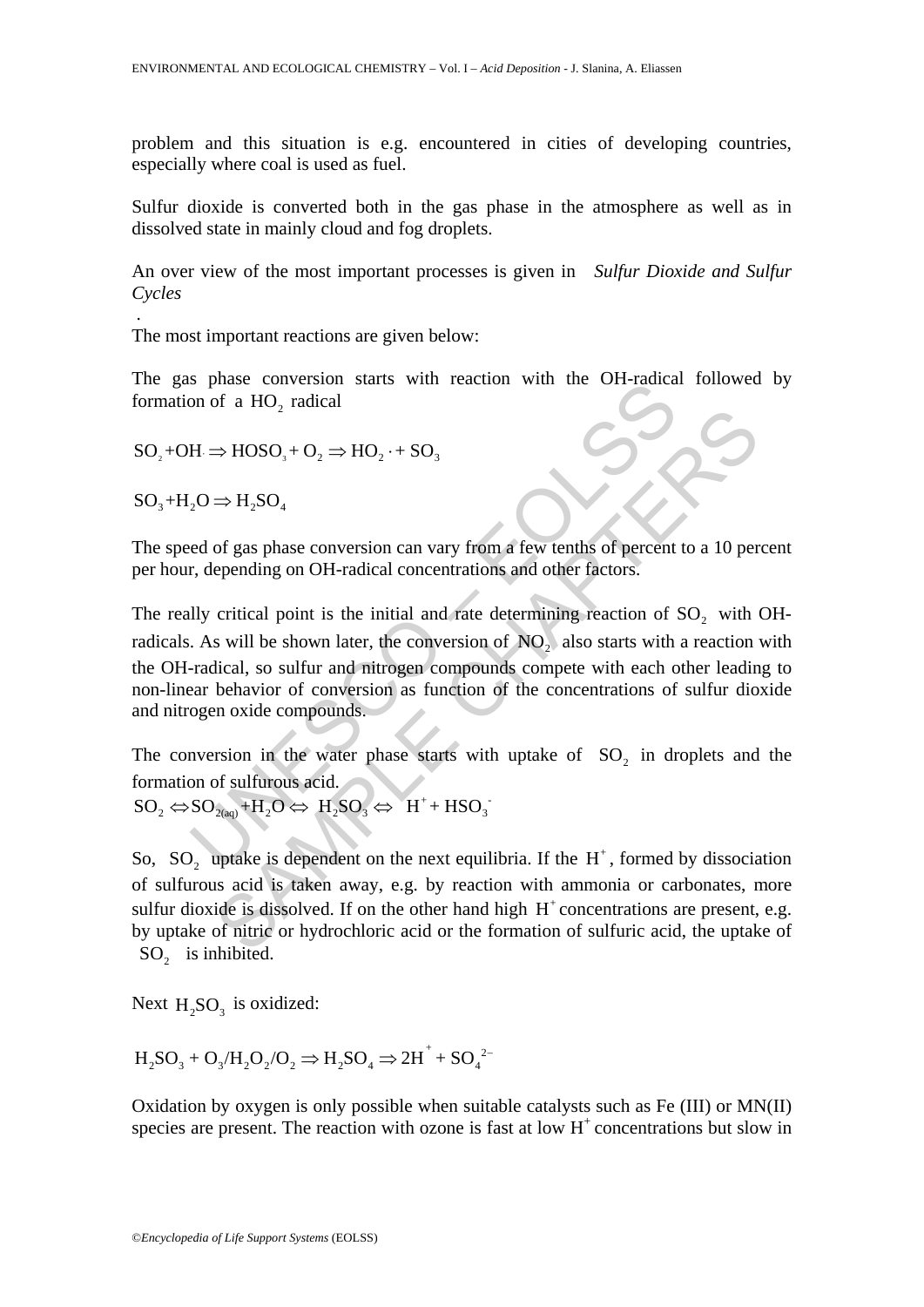acid conditions. Sulfur dioxide reacts fast with hydrogen peroxide independent of the pH of the drop.

Two points are in general critical: The pH of the cloud droplets determines the uptake of SO<sub>2</sub> in the droplet as lower pH means that the equilibrium is displaced towards  $SO<sub>2</sub>$ .

The next critical stage is the oxidation of sulfite to sulfate and the question whether sufficient hydrogen peroxide and ozone is available.

Nitrogen dioxide is oxidized in the gas phase only (see *Oxidized and Reduced Nitrogen in the Atmosphere*) as both NO and  $NO<sub>2</sub>$  are very sparingly soluble in water.

The basic reaction in daytime is:

 $NO<sub>2</sub> + OH \Rightarrow HNO<sub>2</sub>$ 

The reaction rate of  $NO<sub>2</sub>$  with OH-radicals is higher compared to  $SO<sub>2</sub>$  in summer time.

The main atmospheric reaction of ammonia is to form ammonium salts with sulfuric acid and under the right conditions with nitric acid.

$$
2 \text{ NH}_3 + \text{H}_2\text{SO}_4 \Rightarrow (\text{NH}_4)_2\text{SO}_4
$$

Respectively

-

- -

 $NH_3 + HNO_3 \Leftrightarrow NH_4NO_3$ 

tmosphere) as both NO and NO<sub>2</sub> are very sparingly soluble in w<br>ic reaction in daytime is:<br> $DH \Rightarrow HNO_3$ <br>action rate of NO<sub>2</sub> with OH-radicals is higher compared to S<br>in atmospheric reaction of ammonia is to form ammonium sal eaction in daytime is:<br>  $\Rightarrow HNO_3$ <br>
on rate of NO<sub>2</sub> with OH-radicals is higher compared to SO<sub>2</sub> in sum<br>
atmospheric reaction of ammonia is to form ammonium salts with sult<br>
dder the right conditions with nifric acid.<br>
SO<sub></sub> The latter equilibrium is influenced by  $NH<sub>3</sub>$  and  $HNO<sub>3</sub>$  concentrations, the stability of ammonium nitrate increases at lower temperatures and higher relative humidities

> TO ACCESS ALL THE **29 PAGES** OF THIS CHAPTER, Vis[it: http://www.eolss.net/Eolss-sampleAllChapter.aspx](https://www.eolss.net/ebooklib/sc_cart.aspx?File=E6-13-02-05)

**Bibliography**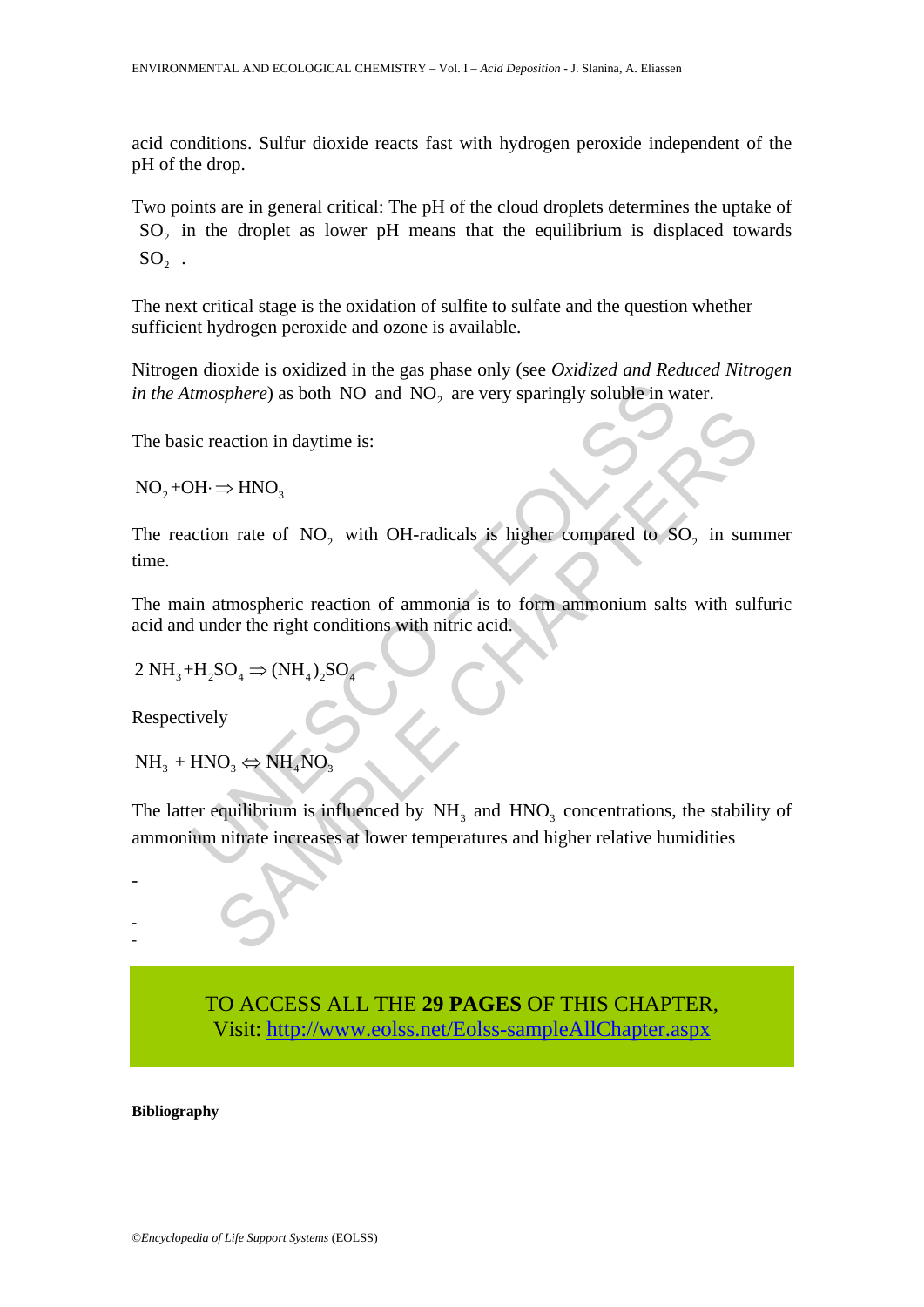Commission of the European Community (2005) Report on The Communication on Thematic Strategy on Air Pollution and The Directive on "Ambient Air Quality and Cleaner Air for Europe" (Café Report) [this reports discusses effects of acid deposition in detail plus different abatement scenarios. Latest estimates of exceedances can be found here]

Coordination Centre of Effects (EU) (2005) European Critical Loads and Dynamic Modeling. [The reader finds here the latest information and background material on critical loads. At the site www.rivm.nl/cce/ There are a number of reports available explaining how critical loads are calculated in great detail].

EMEP, (2000) Summary Report: Transboundary acidification and eutrophication in Europe, ; Det Norske Meteorologiske Institutt; Norwegian Meteorological Institute; Research Report no. 101 [here complete information regarding deposition loads is found**. At** www.emep.int or www.dnmi.no (web site of EMEP) the reader can find a lot of general information on atmospheric chemistry, emissions in Europe, deposition and exceedance of critical loads etc.].

Finlayson-Pitts, B. J., and J. N. Pitts (2000), *Chemistry of the Upper and Lower Atmosphere* Academic Press, New York. 969 pp. [General information and education in atmospheric chemistry]

J.P. Hettelingh, R.J. Downing and P.A.M. de Smet, editors, (1991), Mapping critical loads for Europe, CCE technical Report No 1, [explaining in detail the approach for calculating critical loads , the site

Slanina, J. (ed) (1997).Biosphere – *Atmosphere Exchange of Trace Gases and Pollutants in the Troposphere.* Springer-Verlag, Berlin, 528 pp. [This book contains a number of scientific contributions from the EUROTRAC project, addressing natural emissions from the biosphere, dry-deposition, and their measurement. Behavior of selected sulfur compounds as well as a number of other important trace gases is described.]

T. E. Graedel, P.J. Crutzen, (1993) *Atmospheric Change; An Earth System Perspective*, W.H. Freeman and Company, New York, 446 pp. [General information and education in atmospheric chemistry. The reader should not be deterred by the unorthodox ordering of the subject in this book]



#### **Biographical Sketches**

1-Pltts, B. J., and J. N. Pitts (2000), *Chemistry of the Upper and Lower Atmox*<br>W York. 969 pp. [General information and education in atmospheric chemistry<br>Elingh, R.J. Downing and P.A.M. de Smet, editiors, (1991). Mappin (1991), Mapping and P.A.M. de Smet, editors, (1991), Mapping critical loads for Eu<br>
Report No 1, [explaining in detail the approach for calculating critical loads for Eu<br>
Report No 1, [explaining in detail the approach for **J. Slanina** , born 22-4-1942 in Heerlen, The Netherlands, studied analytical chemistry at the University of Utrecht in the period 1962 to 1968. He held a position as scientist at the same university between 1968 and 1972 and obtained his PhD there. He worked from 1972 to 2004 at the Netherlands Energy Research Foundation as project leader and head of the department of Environmental Research. He was from 1994 to 2005 a part-time full Professor at Wageningen University, The Netherlands, and holds now a Professorate in Air Pollution at Peking University, China.

Prof. Slanina has written over a hundred articles on air pollution problems, he has participated in scientific coordination of many international research projects and Dutch National Programs.

**Anton Eliassen** was born 16 November 1945. He graduated from the University of Oslo in 1970. After compulsory army service he started his professional career at the Norwegian Institute for Air Research (NILU) in 1972, where he studied physical and chemical processes related to the long range transport of sulfur in the atmosphere as part of a major project initiated by OECD. In 1978 he came to the Norwegian Meteorological Institute (DNMI) to lead the Meteorological Synthesizing Centre West (MSC-W) of EMEP.

Eliassen directed the research department at DNMI from 1983. In 1984 he was appointed professor (adjunct) in meteorology at the University of Oslo, where he lectures in turbulence and diffusion processes. In 1989 he became Director of the Meteorological Department at DNMI, a department which carries the operative responsibilities. In 1997 he was appointed Deputy Director General of DNMI and presently he serves as Director General. From 1995 he is a member of the board of directors of NILU.

Prof. Eliassen has led Norwegian research council committees on Geophysical sciences and on Acid rain, and has served on the Main committee for natural sciences. From 1997 he chairs the Norwegian Climate Research Committee. Since 1986 he has also led a Nordic Council of Ministers (NMR) committee on